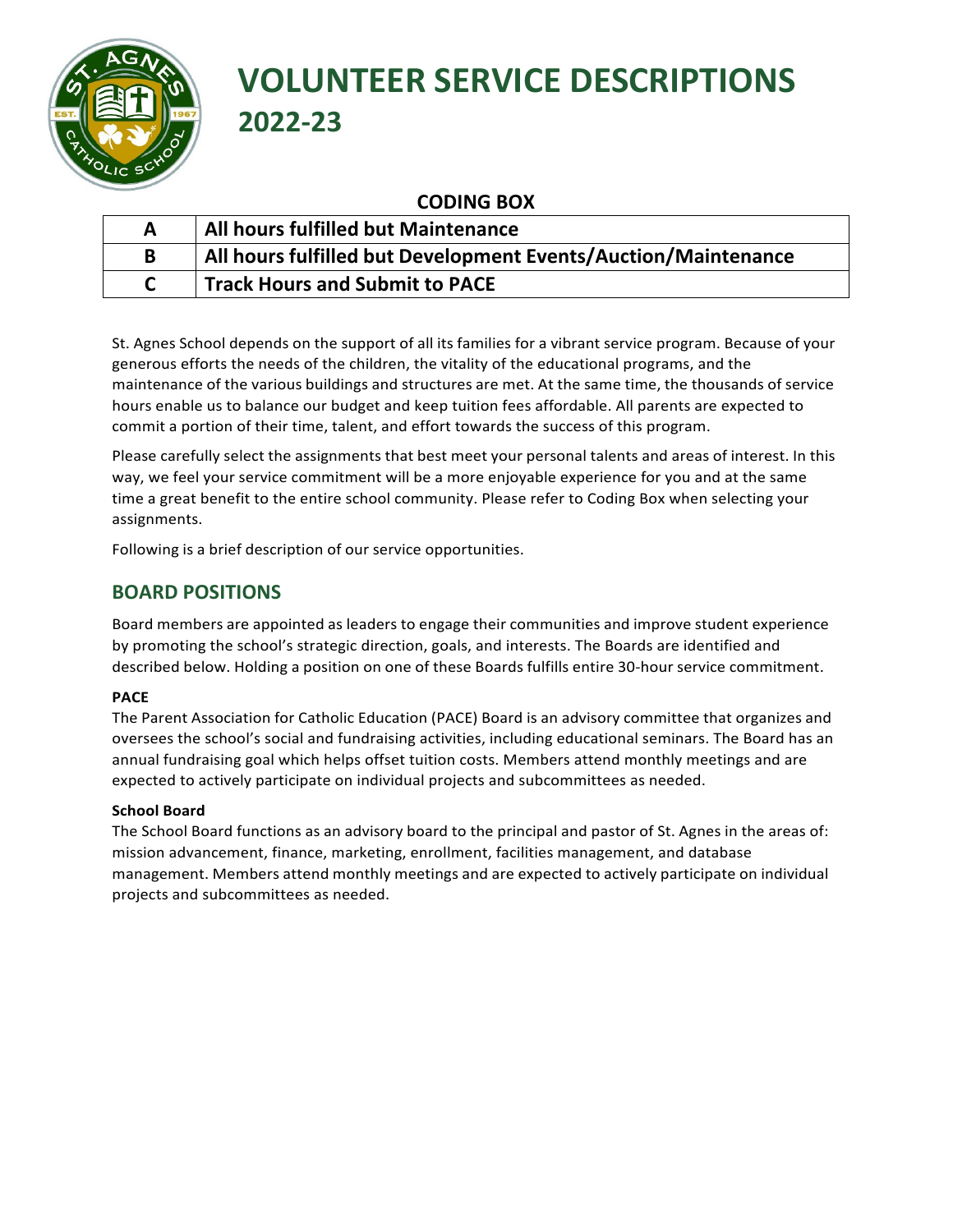| A | All hours fulfilled but Maintenance                            |
|---|----------------------------------------------------------------|
| B | All hours fulfilled but Development Events/Auction/Maintenance |
|   | <b>Track Hours and Submit to PACE</b>                          |

# **MAINTENANCE (Work Party) - C**

Maintenance work parties are scheduled twice monthly on Saturdays from 9 a.m. to 1 p.m. Maintenance is determined by the coordinator and may involve a variety of tasks, such as yard work, painting, minor repairs, etc. All families (parents only) are expected to work a minimum of 4 hours of maintenance, which takes place on a single date, prescheduled through SignUpGenius. You can participate in more than one maintenance date. Hours earn in May and June count toward the following school year.

# **MANDATORY HOURS COMMITMENTS**

# **Auction (Chair – A Co-chair – B)**

Minimum of 4 hours. Volunteers solicit sponsorships and corporate donations, assist PACE Board with promoting and publicizing the event, and work the day of the event.

# **Box Top Coordinator – C** (no set time of year)

Responsible for setting up a collection system, advertising the program, and picking up box tops in the school office. This position is also responsible for counting the box tops, filling out the necessary forms, sending the forms and box tops in for redemption and making sure the school receives the cash redemption.

# **Health** (year-round) **(Chair – A**  $Co$ -chair – B)

Heath Chair review and assure completion of all student health records; oversee and coordinate all student health screenings and monthly lice checks. **Position may require some work during summer.**

Health Committee helpers – C must be available during school hours, but are not required to have health care experience. Helpers assist with setup and cleanup of testing sites, accompany the children to and from testing, and participate in monthly lice checks (2nd Friday of every month and as needed).

# **Room Parent - B**

PACE Vice President coordinates Room Parents. There are typically two Room Parents per class. Room Parents organize class parties (holiday, year-end) and other class events as needed, with approval and direction of classroom teacher; coordinate teacher appreciation week with PACE direction; communicate with parents as needed, with approval of teacher. Teachers are not responsible for room parent designations. Room Parents are expected to meet with their teachers at the beginning of the school year (or during summer, if possible) to plan calendar and review expectations.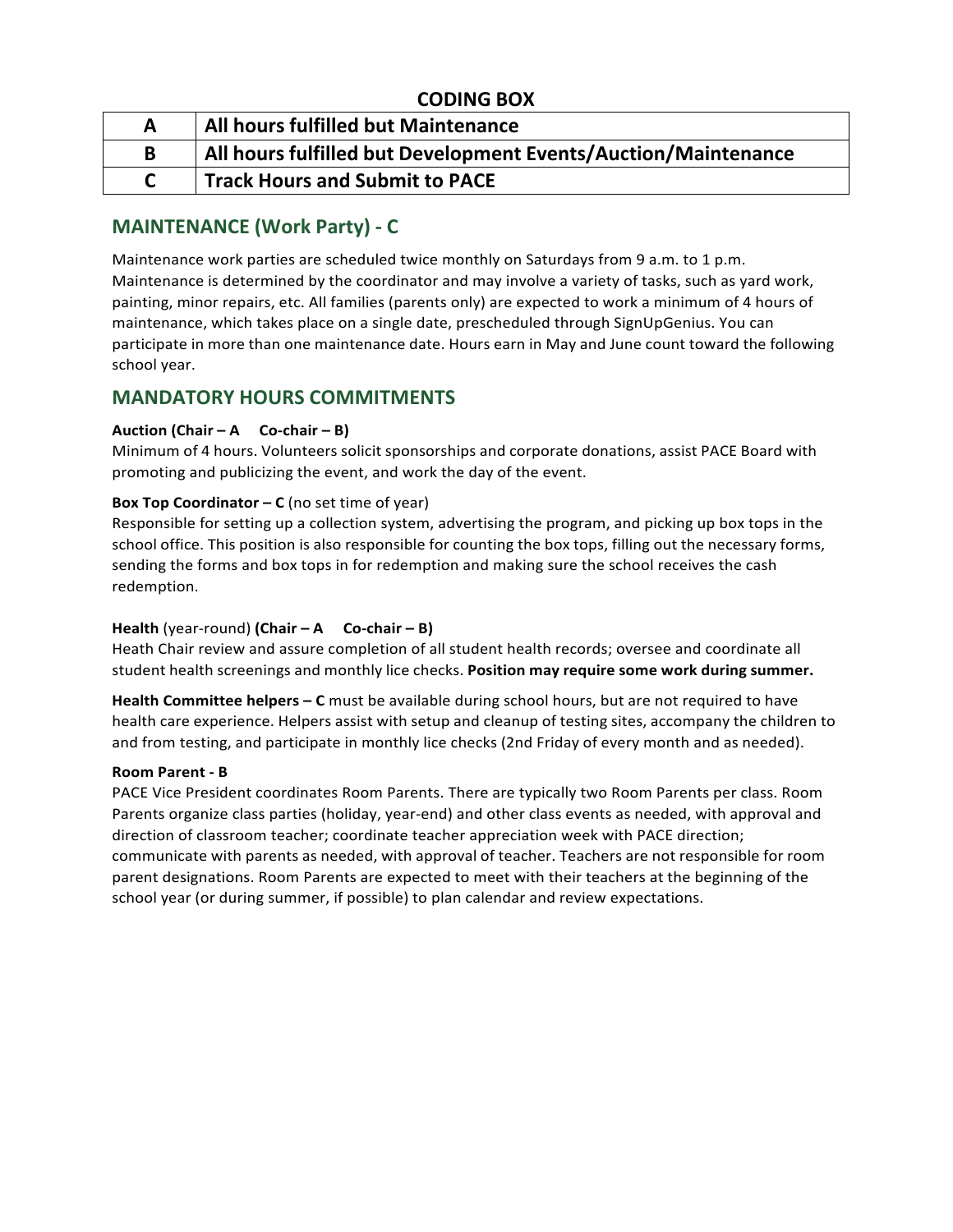| A | All hours fulfilled but Maintenance                            |
|---|----------------------------------------------------------------|
| B | All hours fulfilled but Development Events/Auction/Maintenance |
|   | <b>Track Hours and Submit to PACE</b>                          |

### **St. Agnes Children's Liturgy Coordinator - B**

This position works with a committee of parents to schedule and coordinate family participation in childfriendly liturgies during Sunday masses throughout the year. The Coordinator works with Mrs. Lucia and Father Johnson to plan liturgies.

#### **St. Agnes Children's Liturgy Committee -C**

Members of this committee assist the above-mentioned Liturgy Coordinator in preparing and executing children's liturgies.

#### **SOCIAL EVENTS**

#### **Back to School Picnic** (September) (Chair – A Co-chair – B)

This event is intended to help families build new friendships, meet staff, and connect with old friends. Includes mass and dinner. Chair plans and supervises event; reports to PACE Fundraising Chair. **Helpers** - **C** assist Chair as needed with planning, set-up, clean-up, decorations, food, etc.

#### $\text{Bingo Night}$  (Chair – A  $\text{Co-chain}$  – B)

Chair/Co-Chair help to plan, coordinate, and supervise the event. Reports to the PACE Fundraising Chair. **Helpers – C** assist as needed with planning, decorating, set-up, clean-up, etc.

#### Bocce (Chair –A)

This event is intended to help families build new friendships, meet staff, and connect with old friends. Chair plans and supervises event; reports to PACE Fundraising Chair.

#### **Book Fair** (January) **(Chair – B)**

Book Fair Chair works with Mrs. Cesca to coordinate volunteers for Book Fair.

**Book Fair volunteers** – **C** help set up, take down, or work registers at the Book Fair.

**Christmas Celebration** (formerly Breakfast w/Santa)-(December) **(Chair – A Co-chair - B)** Event Chair and Co-chair report to PACE Fundraising Chair. These positions plan, coordinate, and supervise the event.

**Egg My Yard (Chair – B)** Chair plans, coordinate, and supervise the event. Reports to the PACE Fundraising Chair.

Helpers – C assist as needed with delivering the eggs. Must be available Saturday evening before Easter Sunday.

**End of the Year BBQ -(Chair – B Co-chair – C) (June;** hours earned count toward the following school year's commitment)

This event is intended to help families build new friendships, meet staff, and connect with old friends.Includes dinner. Chair plans and supervises event; reports to PACE Fundraising Chair.

**Helpers – C** assist Chair as needed with planning, set-up, clean-p, decorations, food, etc. **Fall Fest** (September/October) (Chair – A Co-chair – B)

This event is intended to help families build new friendships, meet staff, and connect with old friends. Includes mass and dinner. Chair plans and supervises event; reports to PACE Fundraising Chair.

**Helpers** - **C** assist Chair as needed with planning, set-up, clean-up, decorations, food, etc.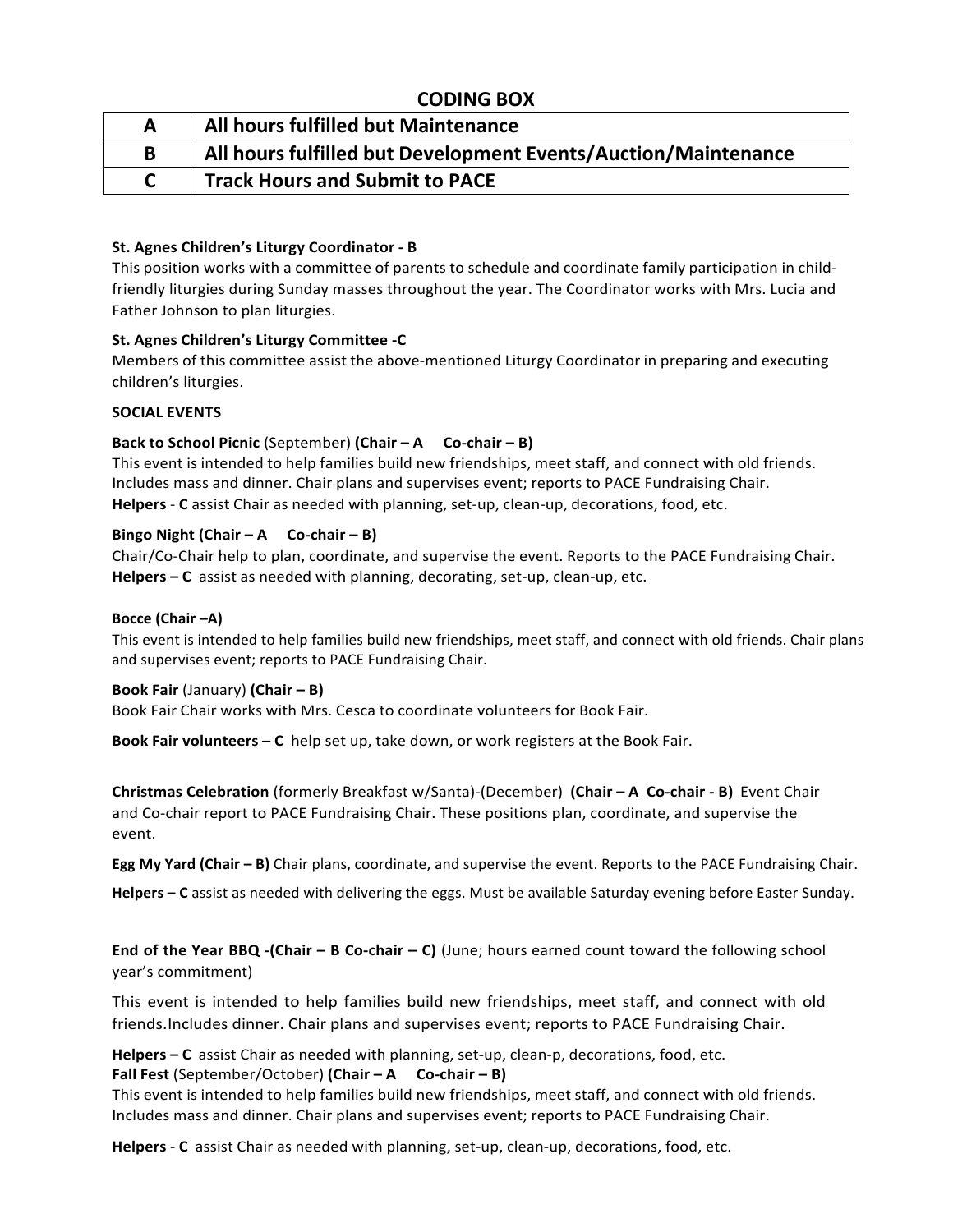| A | All hours fulfilled but Maintenance                            |
|---|----------------------------------------------------------------|
| B | All hours fulfilled but Development Events/Auction/Maintenance |
|   | <b>Track Hours and Submit to PACE</b>                          |

# **Father/Daughter Dance (Chair – A Co-chair – B)**

Chair plans and coordinates the event. Reports to PACE Fundraising Chair. Helpers attend all meetings, assist with working the event, food, decorations, set-up, cleanup, etc.

**Field Day (Chair – C)** (May - hours earned count toward the following school year's commitment) Assist the P.E. teacher as needed at this annual event of games. Volunteers typically assist with the games or help with refreshments.

#### **Fundraiser distributor - C**

MUST BE AVAILABLE DURING SCHOOL HOURS. Sort and distribute items from events such as gift wrap/cookie sales, See's Candy, etc., upon delivery.

**Letting Out The Herd (Chair – B)** Chair plans, coordinate, and supervise the event. Reports to the PACE Fundraising Chair.

**Helpers –C** assist as needed with delivering and pickup up of herd props. Must be available evenings.

# **Mother/Son Adventure (Chair – B** Co-chair – C)

Chair plans and coordinates the event. Reports to PACE Fundraising Chair. Helpers attend all meetings, assist with working the event, food, decorations, set-up, cleanup, etc.

#### **Parish service hours** (15 hours maximum per family)

To be completed at your parish of registry. If not listed, please be specific when turning in your vouchers.

| CCD teacher                   | CYO basketball coach         | Public relations              |
|-------------------------------|------------------------------|-------------------------------|
| Vacation Bible School teacher | CYO track coach              | Pastoral Council              |
| Church lector                 | <b>Finance Committee</b>     | Stewardship                   |
| Church cantors                | Liturgy Committee            | All Parish standing committee |
| Christian service             | <b>Eucharistic Ministers</b> |                               |
| Building/groundskeeper        | Herald                       |                               |
|                               |                              |                               |

**Pie Distribution –** C volunteers willneed to be available from 3-5 pm on date TBD to help distribute pie orders to families. Note this job may require volunteers to climb into the back of a freezer truck.

# **Publicity Committee -C**

Plans and coordinates the removal and storage of sandwich boards for display during morning drop off (7:30-8:05 am) and afternoon pick up (2:45-3:15 pm). Sandwich boards are to be placed by the teachers' lot, on blacktop, and front of the carlines during afternoon pickup. At the end of every event the sandwich boards are to be returned to storage.

On as needed basis post flyers in the PACE display case.